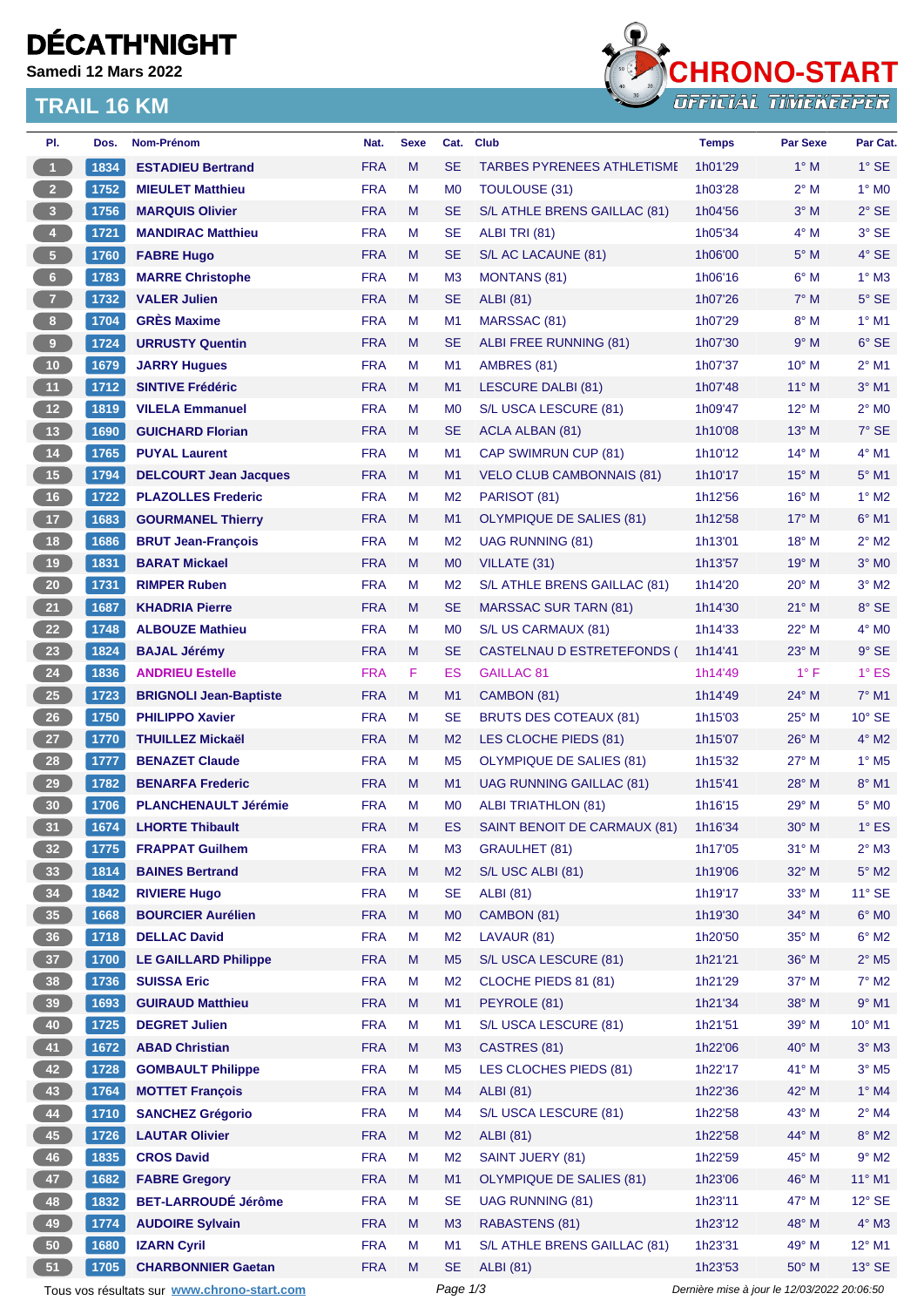# **DÉCATH'NIGHT**

**Samedi 12 Mars 2022**

### **TRAIL 16 KM**



| PI.                                                                                                    | Dos.         | <b>Nom-Prénom</b>                             | Nat.                     | <b>Sexe</b> | Cat.            | <b>Club</b>                         | <b>Temps</b>       | <b>Par Sexe</b>        | Par Cat.                       |
|--------------------------------------------------------------------------------------------------------|--------------|-----------------------------------------------|--------------------------|-------------|-----------------|-------------------------------------|--------------------|------------------------|--------------------------------|
| 52                                                                                                     | 1829         | <b>BOUSQUET Vincent</b>                       | <b>FRA</b>               | M           | M <sub>3</sub>  | SAINT-JEAN-DELNOUS (12)             | 1h24'06            | 51° M                  | $5^\circ$ M3                   |
| 53                                                                                                     | 1771         | <b>RAMADE Philippe</b>                        | <b>FRA</b>               | М           | M <sub>3</sub>  | S/L CAPIAL ATHLE.ST JUERY (81)      | 1h24'24            | 52° M                  | $6^\circ$ M3                   |
| 54                                                                                                     | 1773         | <b>ESPITALIER Fabien</b>                      | <b>FRA</b>               | M           | M <sub>0</sub>  | <b>MONTCABRIER (81)</b>             | 1h24'31            | $53^\circ$ M           | $7^\circ$ MO                   |
| 55                                                                                                     | 1839         | <b>BARIOLET Geoffrey</b>                      | <b>FRA</b>               | М           | M <sub>0</sub>  | <b>LAVAUR 81</b>                    | 1h24'55            | 54° M                  | 8° MO                          |
| 56                                                                                                     | 1715         | <b>GIMAT Jean Noel</b>                        | <b>FRA</b>               | M           | M <sub>0</sub>  | UAG RUNNING (81)                    | 1h24'56            | 55° M                  | $9°$ MO                        |
| 57                                                                                                     | 1665         | <b>DEMARTHEAUX Olivier</b>                    | <b>FRA</b>               | М           | M4              | LABEGE (31)                         | 1h25'04            | 56° M                  | $3°$ M4                        |
| 58                                                                                                     | 1751         | <b>MERCADIER Clément</b>                      | <b>FRA</b>               | M           | <b>SE</b>       | <b>ALBI (81)</b>                    | 1h25'10            | 57° M                  | $14^{\circ}$ SE                |
| 59                                                                                                     | 1822         | <b>AGUILAR Julien</b>                         | <b>FRA</b>               | М           | M1              | DKD81 (81)                          | 1h25'12            | $58^{\circ}$ M         | 13° M1                         |
| 60                                                                                                     | 1720         | <b>CALMETTES Cedric</b>                       | <b>FRA</b>               | M           | M <sub>0</sub>  | <b>SENOUILLAC (81)</b>              | 1h25'18            | 59° M                  | 10° MO                         |
| 61                                                                                                     | 1703         | <b>ESCOLANO Jayson</b>                        | <b>FRA</b>               | М           | M1              | <b>GRAULHET (81)</b>                | 1h25'27            | $60^\circ$ M           | $14^{\circ}$ M1                |
| 62                                                                                                     | 1791         | <b>ROUYRE Virginie</b>                        | <b>FRA</b>               | F.          | M <sub>0</sub>  | ECLA ALBI* (81)                     | 1h25'28            | $2^{\circ}$ F          | $1^\circ$ MO                   |
| 63                                                                                                     | 1843         | <b>SIRE Jerome</b>                            | <b>FRA</b>               | М           | M1              | <b>ALBI</b> (81)                    | 1h25'54            | 61° M                  | 15° M1                         |
| 64                                                                                                     | 1799         | <b>MANSOURI Rhaba</b>                         | <b>FRA</b>               | M           | M <sub>2</sub>  | RAMONVILLE (31)                     | 1h26'06            | 62° M                  | $10^{\circ}$ M2                |
| 65                                                                                                     | 1815         | <b>ENJALBERT Severine</b>                     | <b>FRA</b>               | F.          | M <sub>0</sub>  | ECLA ALBI $*$ (81)                  | 1h26'29            | $3^{\circ}$ F          | $2^{\circ}$ MO                 |
| 66                                                                                                     | 1754         | <b>HUBERT Didier</b>                          | <b>FRA</b>               | M           | M1              | <b>ALBI</b> (81)                    | 1h26'29            | 63° M                  | 16° M1                         |
| 67                                                                                                     | 1797         | <b>PETIT Sylvain</b>                          | <b>FRA</b>               | М           | M1              | MAILHOC (81)                        | 1h26'30            | 64° M                  | 17° M1                         |
| 68                                                                                                     | 1792         | <b>JALBY Lucille</b>                          | <b>FRA</b>               | F           | M <sub>0</sub>  | <b>ACLA (81)</b>                    | 1h27'23            | $4^{\circ}$ F          | $3°$ MO                        |
| 69                                                                                                     | 1821         | <b>PEGUILLAN Sylvain</b>                      | <b>FRA</b>               | М           | M1              | <b>LOUPIAC ATHLETIQUE CLUB (81)</b> | 1h27'51            | $65^{\circ}$ M         | $18^{\circ}$ M1                |
| 70                                                                                                     | 1758         | <b>FRILEUX Loic</b>                           | <b>FRA</b>               | M           | M <sub>3</sub>  | <b>ALBI</b> (81)                    | 1h28'00            | 66° M                  | $7^\circ$ M3                   |
| 71                                                                                                     | 1790         | <b>DASSIE Claude</b>                          | <b>FRA</b>               | М           | M4              | ALBI (81)                           | 1h28'14            | 67° M                  | $4^\circ$ M4                   |
| 72                                                                                                     | 1702         | <b>PASTRE Laurent</b>                         | <b>FRA</b>               | M           | M <sub>0</sub>  | GAILLAC (81)                        | 1h28'16            | $68^\circ$ M           | 11° MO                         |
| 73                                                                                                     | 1671         | <b>CAVAILLES Paul Henri</b>                   | <b>FRA</b>               | М           | M <sub>0</sub>  | <b>BEURK (81)</b>                   | 1h28'17            | 69° M                  | 12° M <sub>0</sub>             |
| 74                                                                                                     | 1740         | <b>GIRAUDEAU Luisa</b>                        | <b>FRA</b>               | F.          | M4              | <b>ALBI</b> (81)                    | 1h28'18            | $5^{\circ}$ F          | $1°$ M4                        |
| 75                                                                                                     | 1769         | <b>GIRET Kevin</b>                            | <b>FRA</b>               | М           | <b>SE</b>       | ST SULPICE LA POINTE (81)           | 1h29'15            | 70° M                  | $15^\circ$ SE                  |
| 76                                                                                                     | 1802         | <b>LABRANQUE Julien</b>                       | <b>FRA</b>               | M           | M <sub>0</sub>  | UAG RUNNING GAILLAC (81)            | 1h29'15            | 71° M                  | $13^\circ$ MO                  |
| 77                                                                                                     | 1816         | <b>DANTEC Eric</b>                            | <b>FRA</b>               | М           | M <sub>3</sub>  | <b>MARSSAC SUR TARN (81)</b>        | 1h29'41            | 72° M                  | $8^\circ$ M3                   |
| 78                                                                                                     | 1733         | <b>GRANIER Audrey</b>                         | <b>FRA</b>               | F.          | <b>SE</b>       | FAYSSAC (81)                        | 1h31'07            | $6^{\circ}$ F          | $1°$ SE                        |
| 79                                                                                                     | 1734         | <b>GRANIER Nicolas</b>                        | <b>FRA</b>               | М           | M <sub>0</sub>  | FAYSSAC (81)                        | 1h31'07            | 73° M                  | 14° M0                         |
| 80                                                                                                     | 1761         | <b>GORSSE Laurent</b>                         | <b>FRA</b>               | M           | M <sub>2</sub>  | <b>GRISOLLES (82)</b>               | 1h31'10            | $74^\circ$ M           | $11^{\circ}$ M2                |
| 81                                                                                                     | 1837         | <b>PAPAIX David</b>                           | <b>FRA</b>               | M           | M <sub>2</sub>  | <b>ALBI</b> (81)                    | 1h31'22            | $75^{\circ}$ M         | $12^{\circ}$ M2                |
| 82                                                                                                     | 1779         | <b>MAZEL Pierre</b>                           | <b>FRA</b>               | M           | M <sub>0</sub>  | LAGRAVE (81)                        | 1h31'45            | $76^{\circ}$ M         | $15^\circ$ MO                  |
| 83                                                                                                     | 1830         | <b>IRASTORZA Damien</b>                       | <b>FRA</b>               | M           | SE              | SAINT JUERY (81)                    | 1h32'08            | 77° M                  | $16^\circ$ SE                  |
| 84                                                                                                     | 1762         | <b>DUMONT-DAYOT Johanna</b>                   | <b>FRA</b>               | F           | <b>SE</b>       | DYNAMIKDOGS 81 (82)                 | 1h32'47            | $7^\circ$ F            | $2°$ SE                        |
| 85                                                                                                     | 1719         | <b>FERNANDEZ Grégory</b>                      | <b>FRA</b>               | M           | M <sub>0</sub>  | LAGRAVE (81)                        | 1h32'49            | $78^\circ$ M           | 16° MO                         |
| 86                                                                                                     | 1798         | <b>DEVIC Tatiana</b>                          | <b>FRA</b>               | F.          | <b>SE</b>       | S/L AC LACAUNE (81)                 | 1h32'59            | $8^{\circ}$ F          | $3^{\circ}$ SE                 |
| 87                                                                                                     | 1833         | <b>PETRIGNET Jean Pierre</b>                  | <b>FRA</b>               | M           | M <sub>6</sub>  | <b>ALBI TRIATHLON (81)</b>          | 1h32'59            | 79° M                  | $1^\circ$ M6                   |
| 88                                                                                                     |              | <b>VANNUTELLI Kevin</b>                       | <b>FRA</b>               | M           | <b>SE</b>       | <b>TOULOUSE (31)</b>                |                    |                        |                                |
|                                                                                                        | 1716         |                                               | <b>FRA</b>               |             | <b>SE</b>       | <b>SAINT SULPICE (81)</b>           | 1h33'13<br>1h33'15 | 80° M<br>81° M         | $17^\circ$ SE<br>$18^\circ$ SE |
| 89<br>90                                                                                               | 1717<br>1691 | <b>ZULIANI Dorian</b><br><b>PILARD Pascal</b> | <b>FRA</b>               | M<br>M      | M4              | CERCLE ATHL. CASTELSARRASII         | 1h34'02            | 82° M                  | $5^\circ$ M4                   |
|                                                                                                        |              | <b>OCHANDO Tony</b>                           |                          |             |                 |                                     |                    |                        |                                |
| 91                                                                                                     | 1738         |                                               | <b>FRA</b><br><b>FRA</b> | M           | ES<br><b>SE</b> | LE SEQUESTRE (81)<br>CARMAUX (81)   | 1h34'22            | 83° M<br>$9^{\circ}$ F | $2^{\circ}$ ES<br>$4^\circ$ SE |
| 92                                                                                                     | 1778         | <b>DE ALMEIDA SILVA Jessica</b>               |                          | F.          |                 |                                     | 1h34'26            |                        |                                |
| 93                                                                                                     | 1776         | <b>MONTEIL Guillaume</b>                      | <b>FRA</b>               | M           | M <sub>0</sub>  | MARSSAC-SUR-TARN (81)               | 1h34'44            | 84° M                  | 17° M0                         |
| 94                                                                                                     | 1768         | <b>DELCOL Coralie</b>                         | <b>FRA</b>               | F.          | MO              | ECLA ALBI* (81)                     | 1h34'48            | $10^{\circ}$ F         | $4^\circ$ MO                   |
| 95                                                                                                     | 1729         | <b>HAZIME Abdrahim</b>                        | <b>FRA</b>               | M           | M1              | S/L ATHLE BRENS GAILLAC (81)        | 1h34'50            | 85° M                  | 19° M1                         |
| 96                                                                                                     | 1662         | <b>RAYSSIGUIER David</b>                      | <b>FRA</b>               | M           | M <sub>2</sub>  | SALIES (81)                         | 1h34'57            | 86° M                  | 13° M2                         |
| 97                                                                                                     | 1739         | <b>VILLENEUVE Claire</b>                      | <b>FRA</b>               | F.          | M <sub>2</sub>  | S/L ATHLE BRENS GAILLAC (81)        | 1h36'24            | $11^{\circ}$ F         | $1^\circ$ M2                   |
| 98                                                                                                     | 1818         | <b>BONNEMASON Olivier</b>                     | <b>FRA</b>               | M           | M <sub>2</sub>  | <b>CASTELNAU DE LEVIS (81)</b>      | 1h37'16            | 87° M                  | $14^{\circ}$ M2                |
| 99                                                                                                     | 1713         | <b>HUC Julie</b>                              | <b>FRA</b>               | F.          | M <sub>0</sub>  | <b>CUNAC (81)</b>                   | 1h37'34            | $12^{\circ}$ F         | $5^\circ$ MO                   |
| 100                                                                                                    | 1678         | ** Anonymat du Participant **                 | <b>FRA</b>               | F.          | M <sub>2</sub>  | AMBRES (81)                         | 1h39'00            | $13^{\circ}$ F         | $2^{\circ}$ M2                 |
| $101$                                                                                                  | 1838         | --- Dossard Inconnu ---                       |                          |             |                 |                                     | 1h39'04            |                        |                                |
| 102                                                                                                    | 1804         | <b>BARBAOUAT Maxime</b>                       | <b>FRA</b>               | ${\sf M}$   | <b>SE</b>       | BEURK (81)                          | 1h39'59            | 88° M                  | $19°$ SE                       |
| Tous vos résultats sur www.chrono-start.com<br>Page 2/3<br>Dernière mise à jour le 12/03/2022 20:06:50 |              |                                               |                          |             |                 |                                     |                    |                        |                                |